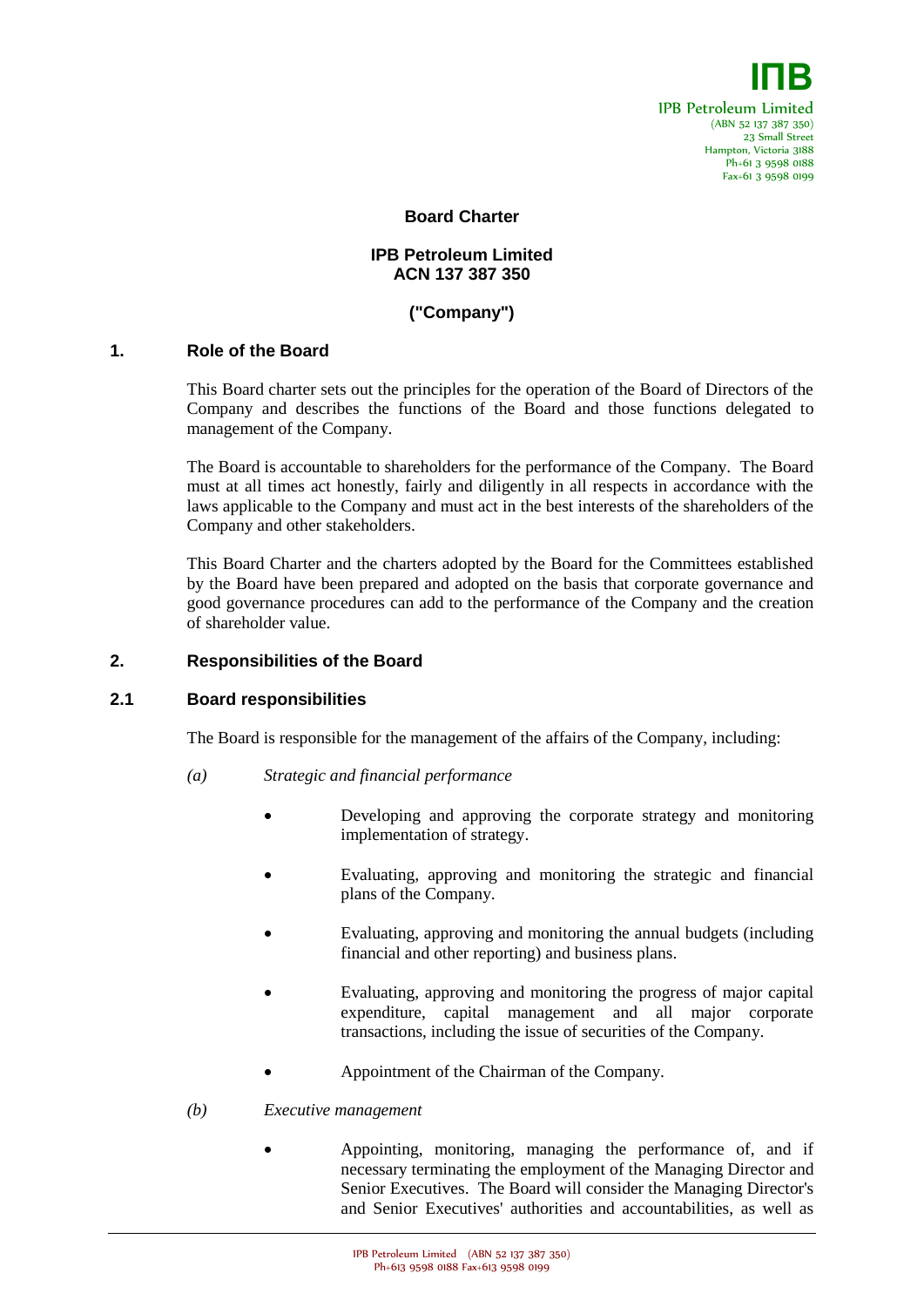objectives and performance indicators to provide monitoring benchmarks.

- Managing succession planning for the positions of Managing Director and such other key management positions which may be identified from time to time.
- Liaising with the Managing Director in relation to the appointment and termination of such key management positions which may be identified from time to time.
- Ensuring appropriate resources are available to the Managing Director and Senior Executives.
- *(c) Audit and risk management*
	- Reviewing, ratifying and monitoring the Company's risk and audit framework, (including but not limited to) systems of risk management and internal control. Reviewing, ratifying and monitoring compliance with the Company's risk and audit policies and protocols.
	- Reviewing, ratifying and monitoring the Company's operations in relation to, and compliance with relevant regulatory and legal requirements.
- *(d) Strategic planning*
	- The Board will be actively and regularly involved in strategic planning and reviewing, developing and considering strategic planning issues.
	- Strategic planning will be based on the identification of opportunities and the full range of business risks that will determine which of those opportunities are most worth pursuing.
	- The Board will, on an ongoing basis, review with management how the strategic environment is changing, what key business risks and opportunities are appearing, how they are being managed and what, if any, modifications in strategic direction should be adopted.

# *(e) Corporate governance*

- The Board must review and approve all disclosures related to any departures from the ASX principles of good corporate governance.
- The Board must review and approve the disclosure of any of the Company's policies and procedures to the general public.
- The Board will supervise the public disclosure of all matters that the ASX best practice recommendations recommend be publicly disclosed consistent with the Continuous Disclosure Policy approved by the Board.
- The Board will establish and monitor performance and reporting of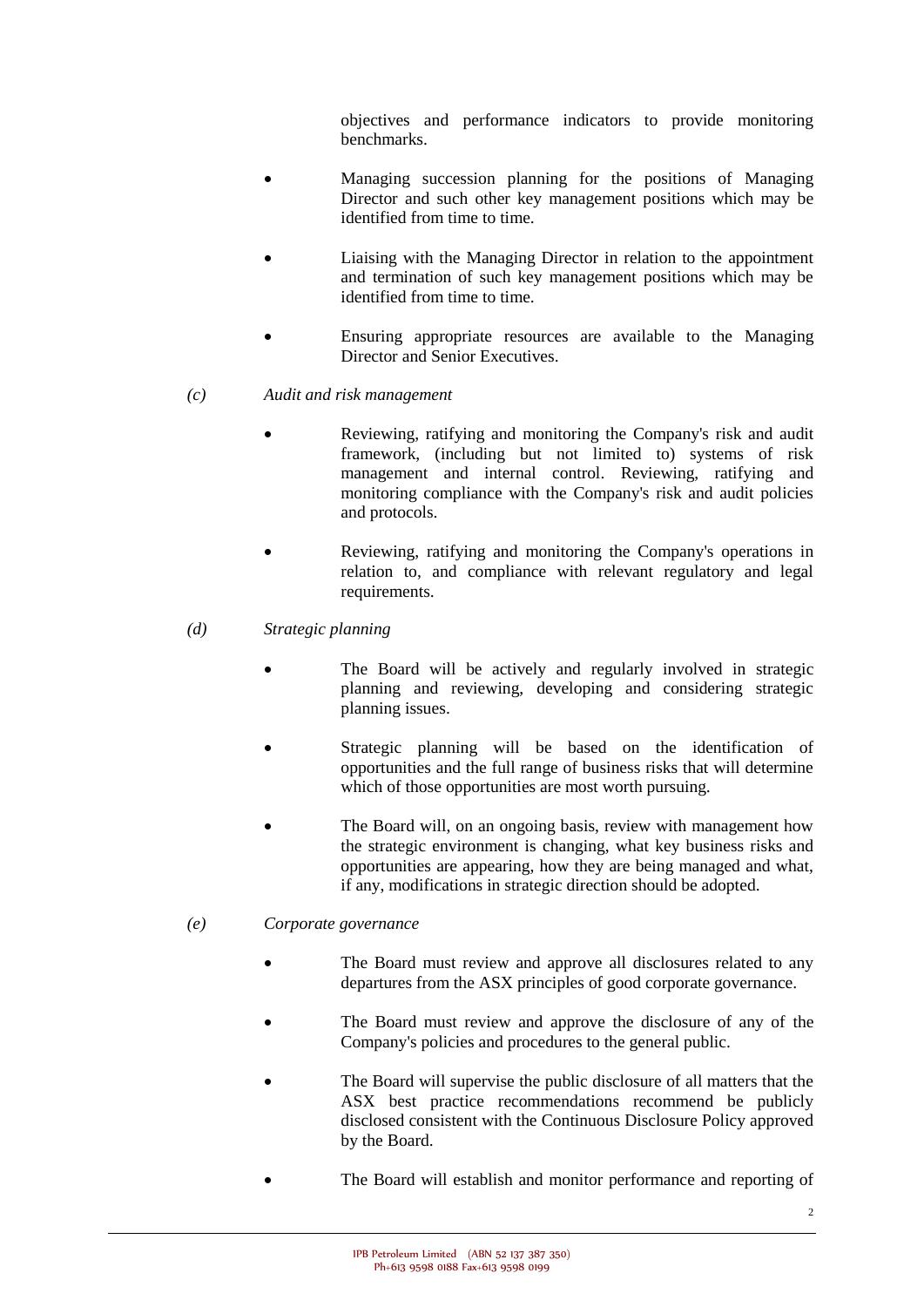Committees of the Board.

- Appointment of Directors to Committees established by the Board.
- The Board will approve and monitor delegations of authority.

## **3. Structure of the Board**

### **3.1 Overview**

The Board determines the size and composition of the Board subject to the terms of the Constitution of the Company. A majority of the Board should be independent directors.

The Directors appoint the Chairman of the Board who must be one of the non-executive Directors who is independent. The Managing Director is to be an executive Director.

### **3.2 Directors**

Each Director is bound by all the Company charters, policies and codes of conduct, including without limitation:

- the Company's Code of Conduct;
- the Company's Securities Trading Policy; and
- the Company's Continuous Disclosure Policy.

The Directors of the Company shall:

- (a) conduct their duties at a high level of honesty and integrity;
- (b) observe the law and comply with applicable standards;
- (c) maintain the confidentiality of all information acquired in the course of conducting the role and not make improper use of, or disclose to third parties, any confidential information unless that disclosure has been authorised by the Board, or is required by law or by the ASX Listing Rules;
- (d) observe the principles of independence, accuracy and integrity in dealings with the Board, Board Committees, internal and external auditors and senior management within the Company;
- (e) disclose to the Board any actual or perceived conflicts of interest, whether of a direct or indirect nature of, which the Director becomes aware of and which the Director reasonably believes may compromise the reputation or performance of the Company; and
- (f) set a standard of honesty, fairness, integrity, diligence and competency in respect of the position of Director.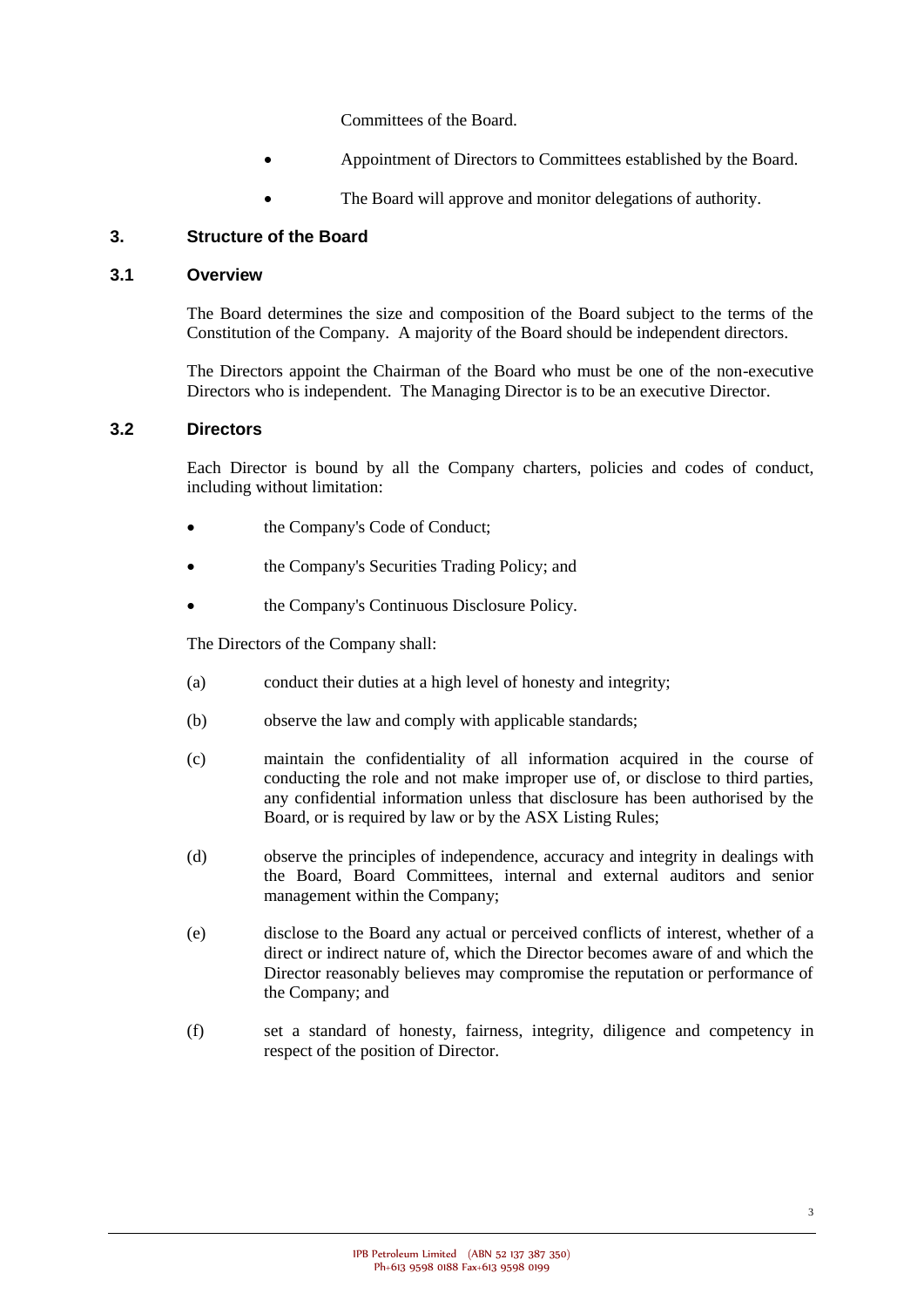## **4. Statement of the division of authority between the Chairman and Managing Director**

## **4.1 Objective**

The Company recognises that it is important that the Chairman and the Managing Director have defined roles in the organisation and function in accordance with clear functional lines.

### **4.2 Role of the Company Chairman**

The Company has appointed an independent Chairman. The Chairman will be selected on the basis of relevant experience, skill, judgement and leadership abilities to contribute to the effective direction of the Company.

### **4.3 Specific duties of the Chairman**

The Chairman will:

- (a) chair Board meetings;
- (b) establish the agenda for Board meetings, in consultation with the Managing Director and Company Secretary;
- (c) chair meetings of members, including the annual general meeting of the Company;
- (d) be the primary channel of communication and point of contact between the Board (and the Directors) and the Managing Director;
- (e) provide guidance to the Managing Director;
- (f) chair the Managing Director evaluation process by the Board; and
- (a) be an independent non-executive Director.

## **4.4 Role and responsibilities of the Managing Director**

The Managing Director has primary responsibility to the Board for the affairs of the Company. The Managing Director will:

- (a) develop with the Board, implement and monitor the strategic and financial plans for the Company, its policies, the annual budgets and business plans, major capital expenditure, capital management and all major corporate transactions, including the issue of any securities of the Company;
- (b) manage the appointment of senior executive positions;
- (c) develop, implement and monitor the Company's risk and audit management framework;
- (d) consult with the Chairman and the Company Secretary in relation to establishing the agenda for Board meetings as well as all matters of significance where it is appropriate to do so;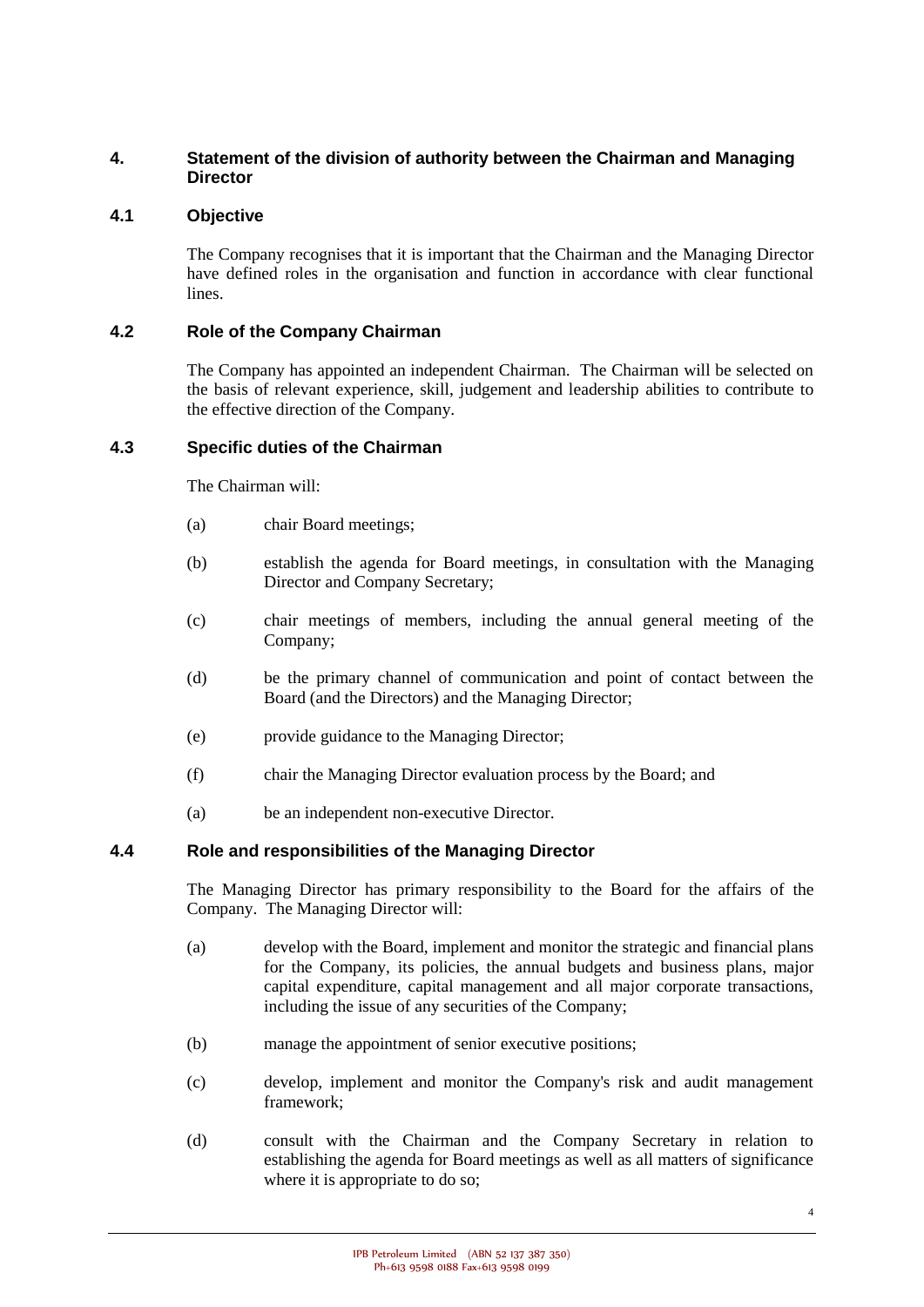- (e) in consultation with the Company Secretary consider and approve all disclosures of information to the ASX in accordance with the Continuous Disclosure Policy of the Company;
- (f) be the primary channel of communication and point of contact between the executive management and the Board (and the Directors);
- (g) keep the Chairman fully informed of all material matters which may be relevant to the Board, in their capacity as Directors of the Company;
- (h) provide strong leadership to, and effective management of, the Company;
- (i) ensure that the Company has regard to the interests of employees and customers of the Company and the community and environment in which the Company operates; and
- (j) otherwise carry out the day to day management of the Company.

## **5. Confidential Information**

The Board has established the following principles to apply in respect of information of the Company:

- (a) the Board will approve the nature of any information to be disclosed to any third party and the manner in which such information can be disclosed; and
- (b) all Directors, including any Directors nominated by a shareholder, are required to keep all information provided to them in their capacity as a Director confidential.

## **6. Conflicts of interest**

The Directors of the Company are required to act in a manner which is consistent with the best interests of the Company as a whole free of conflicts of interest.

If a Director considers that he or she might be in a position where there is a reasonable possibility of conflict between his or her personal or business interests, the interests of any associated person, or his or her duties to any other company, on the one hand, and the interests of the Company or his or her duties to the Company, on the other hand, the Board requires that the Director:

- (a) fully and frankly informs the Board about the circumstances giving rise to the actual or potential conflict; and
- (b) if such conflict is a material personal interest, abstains from voting on any motion relating to the matter and absenting himself or herself from all Board deliberations relating to the matter including receipt of Board papers bearing on the matter.

If a Director believes that he or she may have a conflict of interest or duty in relation to a particular matter, the Director should immediately consult with the Chairman.

Directors are expected to inform the Chairman of any proposed appointment to the Board or executive of another company as soon as practicable.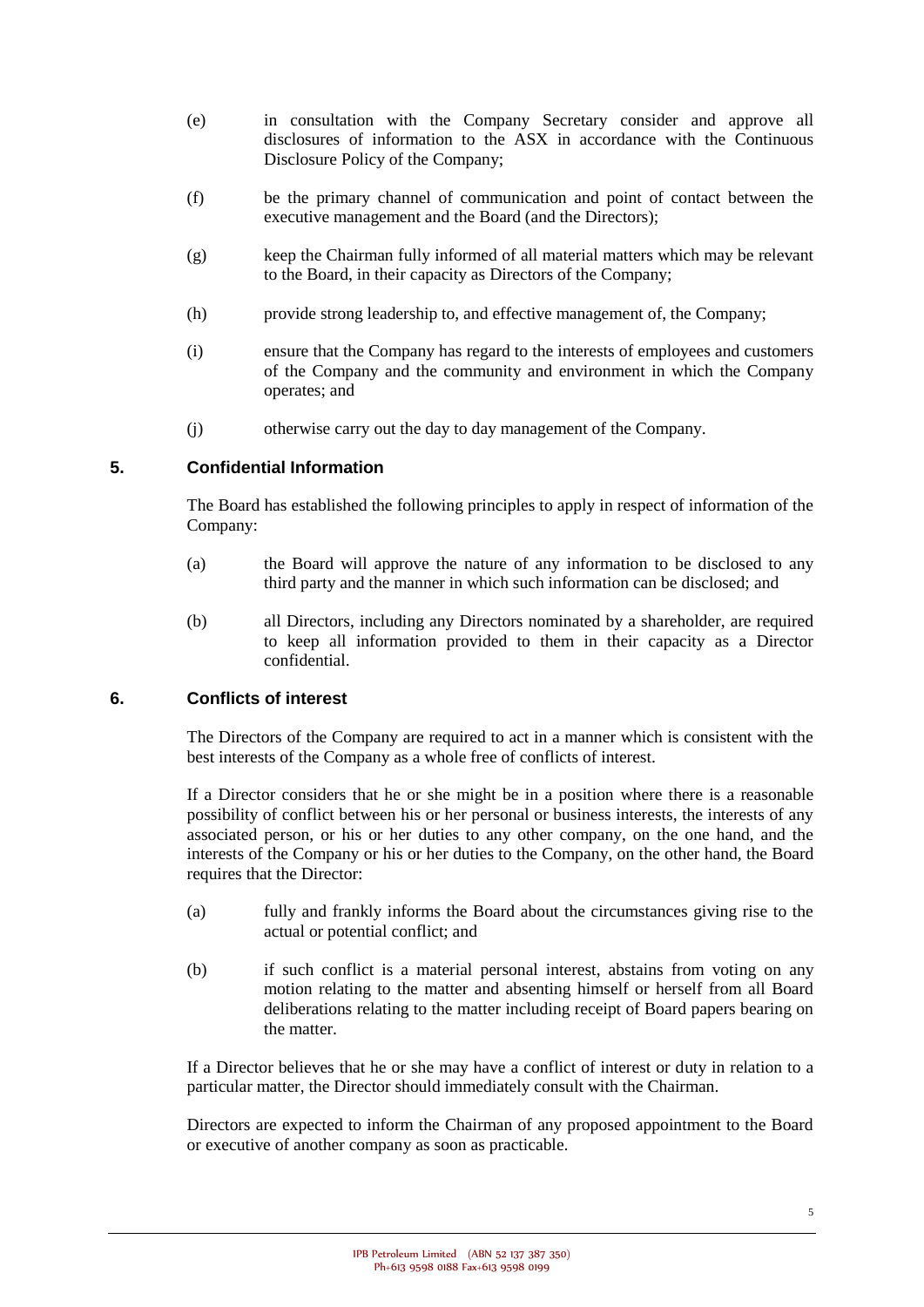## **7. Meetings**

### **7.1 Overview**

The Board will ordinarily meet not less than 11 times formally per annum and as frequently as may otherwise be required to deal with urgent matters.

The Chairman in conjunction with the Managing Director should ensure the availability and, if necessary, the attendance at the relevant meeting, of any member of executive management responsible for a matter included as an agenda item at the relevant meeting.

## **7.2 Agenda**

An agenda will be prepared for each Board and Committee meeting. The agenda will be prepared by the Company Secretary in consultation with the Chairman and the Managing Director.

The following items will be standing items on the Agenda unless otherwise determined by the Chairman:

- (a) Approval of minutes of previous meeting;
- (b) Report by the Managing Director; and
- (c) Report of the Company Secretary on continuous disclosure

#### **8. Board committees**

In order to fulfil its duties, the Board may from time to time establish Committees of Directors, a sole Director and/or such other persons as they think fit and may revoke that delegation accordingly from time to time.

The Board will consider and approve the charters of the Committees it establishes from time to time. These charters will identify the areas in which the Board will be assisted by each respective Committee.

#### **9. Independent advice**

Subject to Board approval, a Director of the Company is entitled to seek independent professional advice at the Company's expense on any matter connected with the discharge of his or her responsibilities. Any advice received shall be circulated to the Board of Directors.

#### **10. Remuneration**

The level of non-executive Director remuneration will be set by the Board and is subject to any Listing Rule or Corporations Act requirements.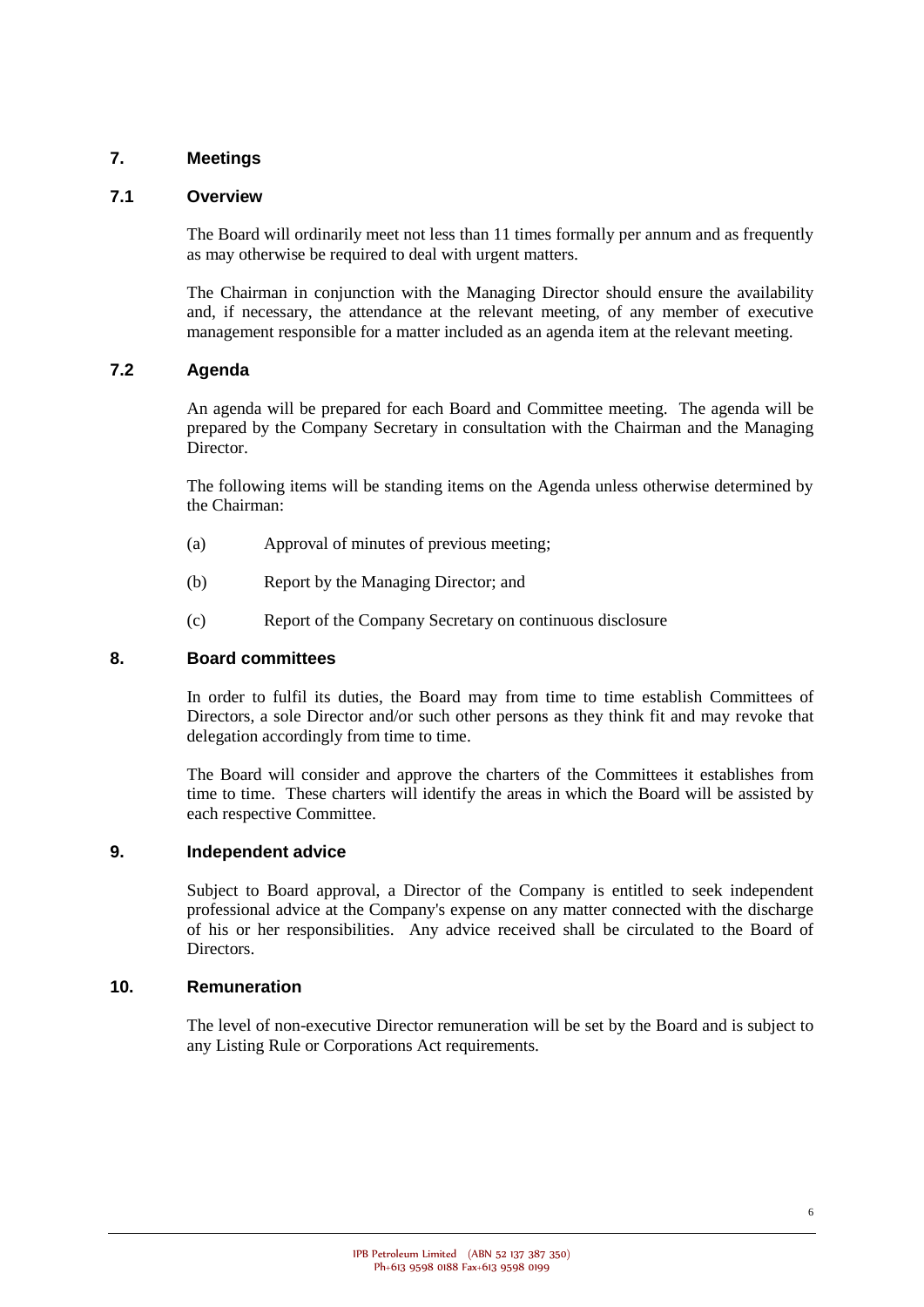### **11. Performance review**

The Board undertakes ongoing self assessment and review of the performance of the Board, Committees and individual directors annually. This is to ensure that the Board and their Committees are operating effectively.

The Company's goals for the year will be set out in the Company's Annual Report and these are used as the basis for evaluating performance of senior executives. Performance evaluations are undertaken annually, in June, by the Managing Director. The Managing Director's performance evaluation is also undertaken annually, in June, by the Board.

## **12. Induction**

The Company has induction procedures in place to allow new directors to gain an understanding of the Company (including its culture and values) and their rights, duties and responsibilities, the roles and responsibilities of senior executives, the role of Board Committees, and meeting arrangements and director interaction.

### **13. Nomination**

In considering any selection, appointment or re-appointment to the Board, the Board will consider the necessary and desirable competencies of any Directors or proposed Directors.

### **14. Continuous Disclosure**

The Board has adopted a policy related to the continuous disclosure obligations of the Company under the ASX Listing Rules. The Company Secretary will oversee the implementation of that policy and the Board will consider continuous disclosure as a standing item at Board meetings.

## **15. Communication of Information**

The Board will:

- (a) communicate effectively with shareholders;
- (b) give shareholders ready access to relevant and timely information about the Company; and
- (c) make it feasible for shareholders to participate in general meetings.

## **16. Code of Conduct**

The Board has adopted a Code of Conduct for Directors, Senior Executives and employees. The aim of the Code of Conduct is to ensure a high standard of business conduct.

#### **17. Independence**

When determining whether a director will be considered an independent director, the Board should consider if the director:

- (a) is a substantial shareholder of the Company, being a shareholder who does not have more than a 5% interest in the Company, or an officer of or otherwise associated directly with a substantial shareholder of the company;
- (b) is employed or has previously been employed as an executive of the Company